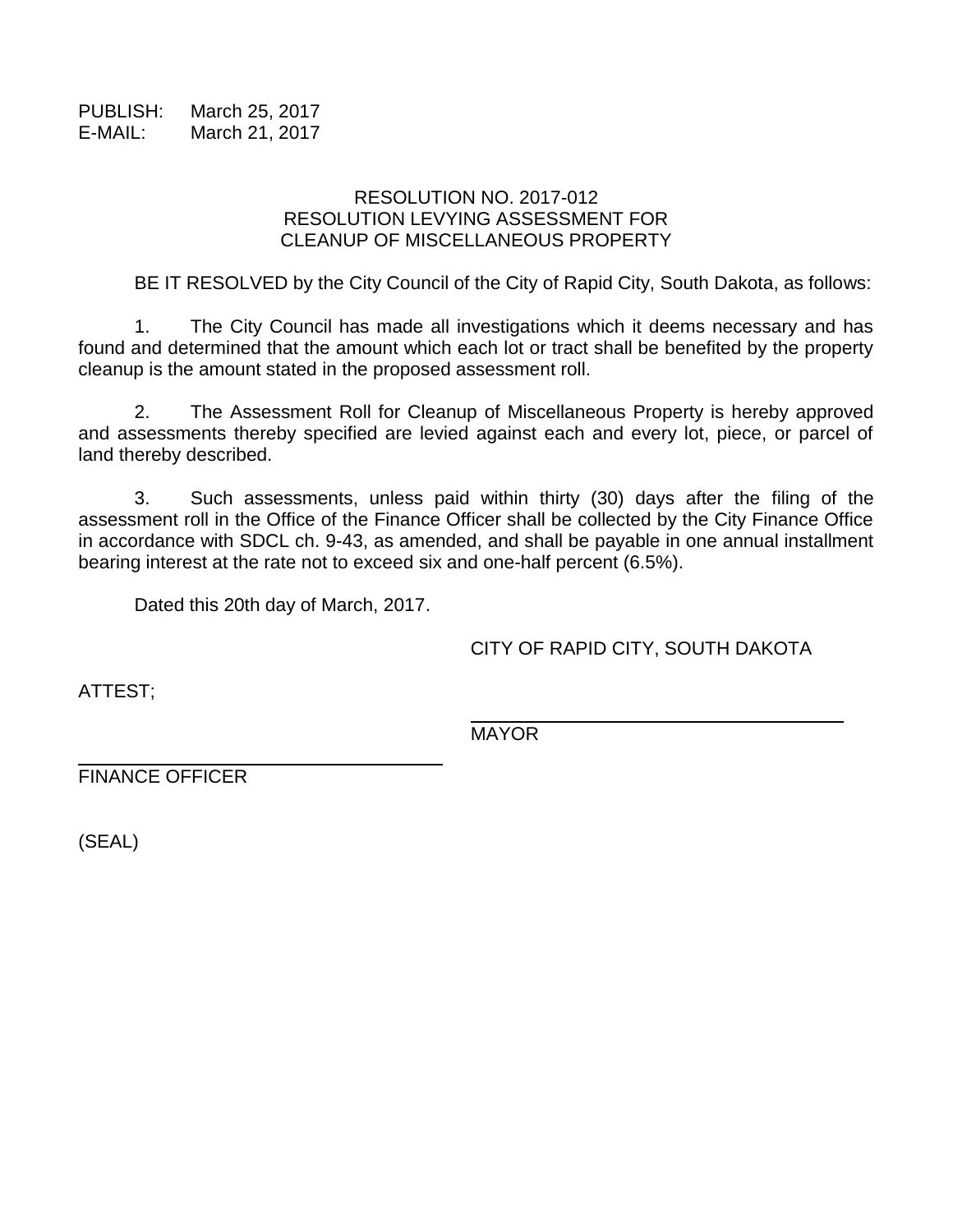## NOTICE THAT ASSESSMENTS ARE DUE AND PAYABLE

NOTICE IS HEREBY GIVEN that the assessments mentioned in the assessment roll for Cleanup of Miscellaneous Properties will become due and payable at the Office of the City Finance Officer in one annual installment as fixed and determined by the governing body in said resolution, together with the interest on unpaid installments at the rate of six and one-half percent per annum, but that any such assessment or any number of installments thereof may be paid without interest, to the Finance Officer at any time within thirty (30) days at the filing of the assessment roll in the Office of the City Finance Officer on the 20th day of March, 2017. Installment payment will be credited in inverse order, last installment first.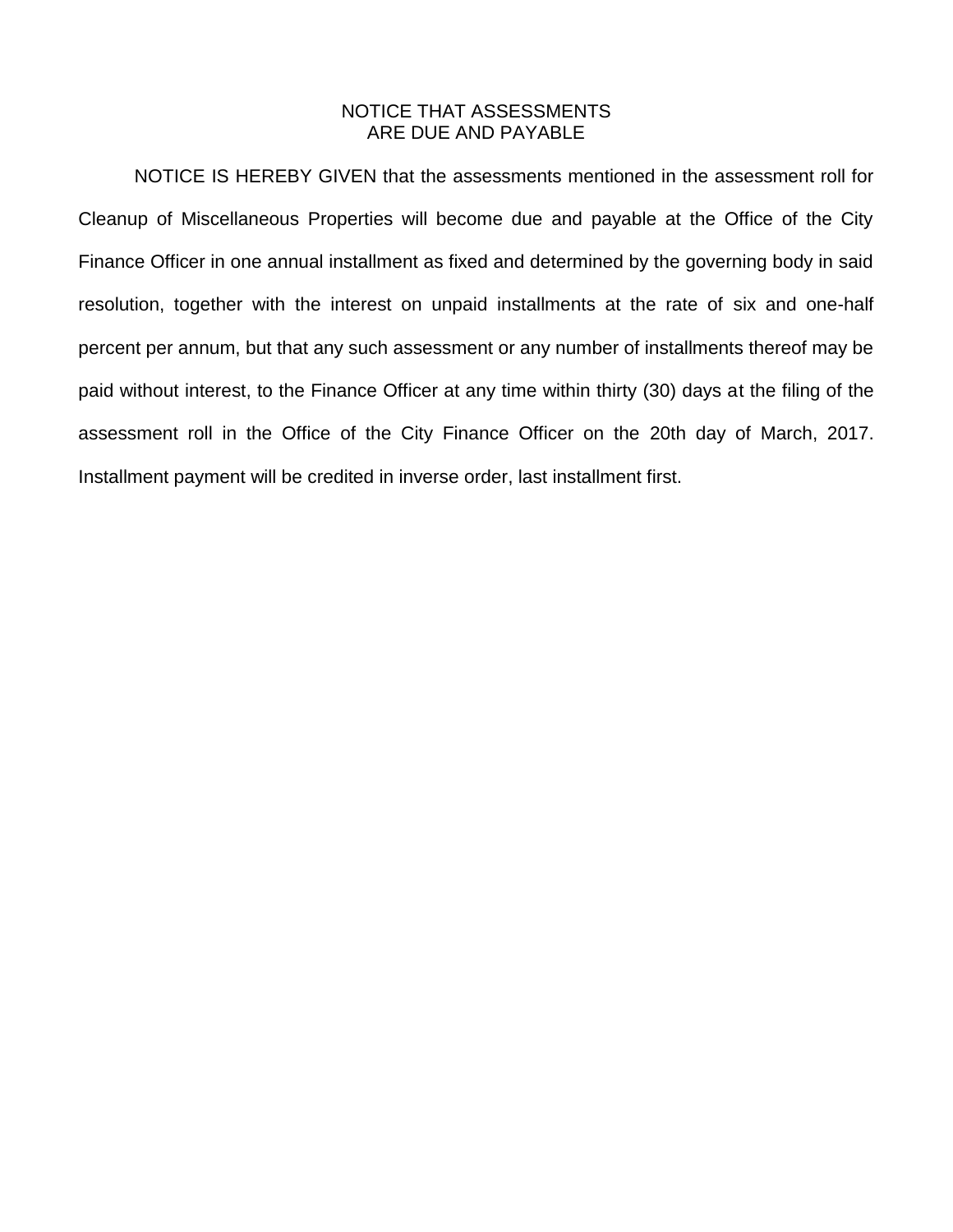## ASSESSMENT ROLL FOR CLEANUP OF MISCELLANEOUS PROPERTY Resolution (2017-012)

|    | <b>Property Owner</b>                                                                  | <b>Legal Description</b>                                                                                          | Assessment |
|----|----------------------------------------------------------------------------------------|-------------------------------------------------------------------------------------------------------------------|------------|
| 1. | Holding Hausen Investment Properties<br>515 South Street, Apt 2<br>Rapid City SD 57701 | Block 19<br>Lot 42-43<br>North Rapid<br>736 N 7th Street<br>PIN: 36484                                            | \$382.00   |
| 2. | Venkata Gadhamshetty and<br>Kavitha Konduru<br>4317 Donegal Way<br>Rapid City SD 57702 | Block 6<br>Lot 5<br><b>Red Rock Meadows</b><br>4317 Donegal Way<br>PIN: 59836                                     | \$187.00   |
| 3. | David and Sharie Biers<br>706 Allen Avenue<br>Rapid City SD 57701                      | Block 18<br>Lot 25-26<br>North Rapid<br>706 Allen Avenue<br>PIN: 27014                                            | \$332.00   |
| 4. | <b>Esther Fisher Trustee</b><br>1920 Fremont St, Apt 206<br>Rapid City SD 57702        | Block 2<br>Lot 2<br><b>Signal Heights</b><br>12, 14 Signal Drive<br>PIN: 31357                                    | \$427.00   |
| 5. | <b>William Engel</b><br>4150 Canyon Lake Drive<br>Rapid City SD 57702                  | (No Block)<br>Sec 9 NW1/4 NW1/4; Tract D of<br>Lot 2 less H-1<br>Schamber<br>4150 Canyon Lake Drive<br>PIN: 30788 | \$187.00   |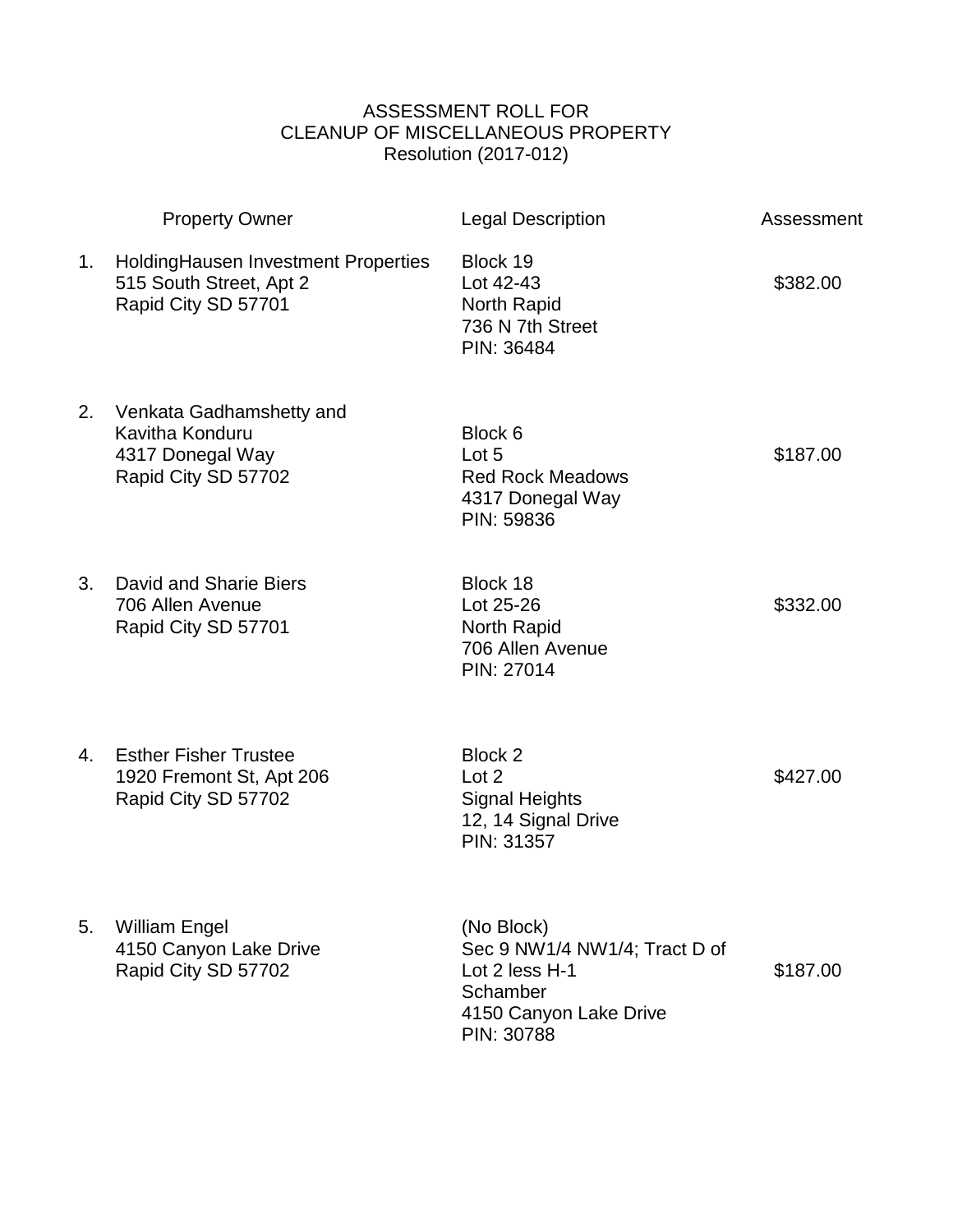- 6. Amanda and Lance Buffington Block 1 2404 Jackson Blvd Lot 9 \$187.00 Rapid City SD 57702 Midwestern #2
- 7. Thompson Realty Investments LLC Block 7 334 Cleveland St N70' of W55.15' of E155.15'
- 8. Hall Trust Block 2

9. Hall Trust Block 2

- 10. Audry Kuhnhauser (No block) Rapid City SD 57702 Bruners Gardens
- 11. LBJ Properties LLC Block 116 Rapid City SD 57702 Original Town of Rapid City

2404 Jackson Blvd PIN: 25723

Rapid City SD 57701 of Lot 13 \$332.00 Boulevard Addn 1318 1/2 Quincy Street PIN: 20472

25140 Las Palmeras Lot 35-38 of Lot 3 in NE1/4 Temecula CA 92590 NW1/4 less Lot H1 of Said Lot 38 \$187.00 1 North; 7 East; Sec 9 1920 Monte Vista Drive PIN: 30741 *\*Snow removal on 12/30/16\**

25140 Las Palmeras Lot 35-38 of Lot 3 in NE1/4 Temecula CA 92590 NW1/4 less H1 of Said Lot 38 \$187.00 1 North; 7 East; Sec 9 1920 Monte Vista Dr PIN: 30741 *\*Snow removal on 1/6/17\**

23029 Thunderhead Falls Rd Lot 3 less Lot H-1 \$187.00 3501 Canyon Lake Dr PIN: 35771 *\*Snow removal on 12/30/16\**

5266 Pinedale Heights Drive Lot 30-32 \$187.00 402 Columbus Street PIN: 35087